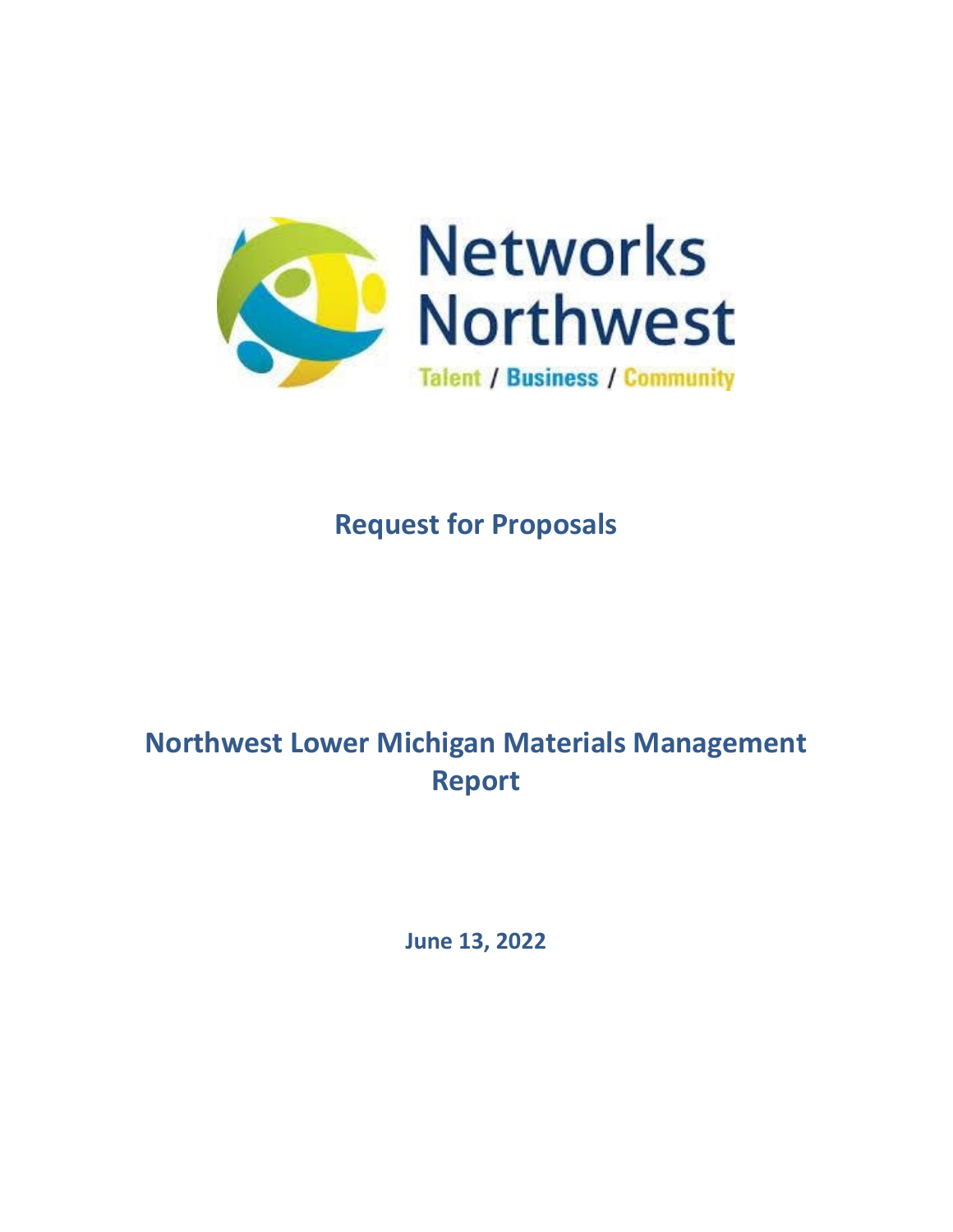#### **1. Statement of Purpose**

Networks Northwest serves the ten-county region through workforce development, business and economic development, and community development; aiming to build stronger communities and enhance the quality of life in Northern Michigan. The member counties in Networks Northwest region include Antrim, Benzie, Charlevoix, Emmet, Grand Traverse, Kalkaska, Leelanau, Manistee, Missaukee, and Wexford.

Since 2005, Networks Northwest, in its role as the regional planning agency, has hosted the Materials Management Advisory Committee (MMAC), formerly known as the Solid Waste Advisory Committee. This Committee is made up of representatives from the ten-county area whose mission is, *"Collaborating regionally to discuss and increase knowledge and implementation of recycling and materials management programs."* In the past few years, MMAC members have discussed ways to increase regional collaboration leading to increased materials management rates, education and knowledge.

Networks Northwest is issuing this Request for Proposal (RFP) to evaluate and select a contractor responsible for developing a comprehensive report that examines and assesses materials management in the region. This opportunity is made available through the State of Michigan Materials Management County Engagement Grant. The contractor selected to complete this report will include in their report:

- Complete the Activities described in the Materials Management County Engagement [Grant](https://www.michigan.gov/documents/egle/MMCE-Activities-Deliverables_738408_7.pdf)
	- $\circ$  Determine the most impactful program improvements and/or infrastructure investments and indicate how these suggestions could be implemented within your county. Determine any barriers to accomplishing these goals (resources, policy, etc.).
	- $\circ$  Consider the list of deficiencies and opportunities provided by the Mega Data project. Identify the top five needs within the county(s) that will lead to increased opportunities within your materials management programs and infrastructure.
	- $\circ$  Consider the list of deficiencies and opportunities provided by the Mega Data project. Identify the top three materials management related projects that the county(s) would like to implement/accomplish and the associated benefit to your residents.
	- o Identify any opportunities for improved contracting, ordinances, and/or sustainable funding mechanisms to support materials management activities.
	- o Evaluate potential impacts of the elimination of import/export authorizations (i.e., how to maintain programs with loss of funding, protection of capacity, renegotiate hauler contracts).
	- o Determine if/how energy recovery and savings, decarbonization, sustainability, pollution prevention, social equity, and climate resiliency can be included in Materials Management Plans.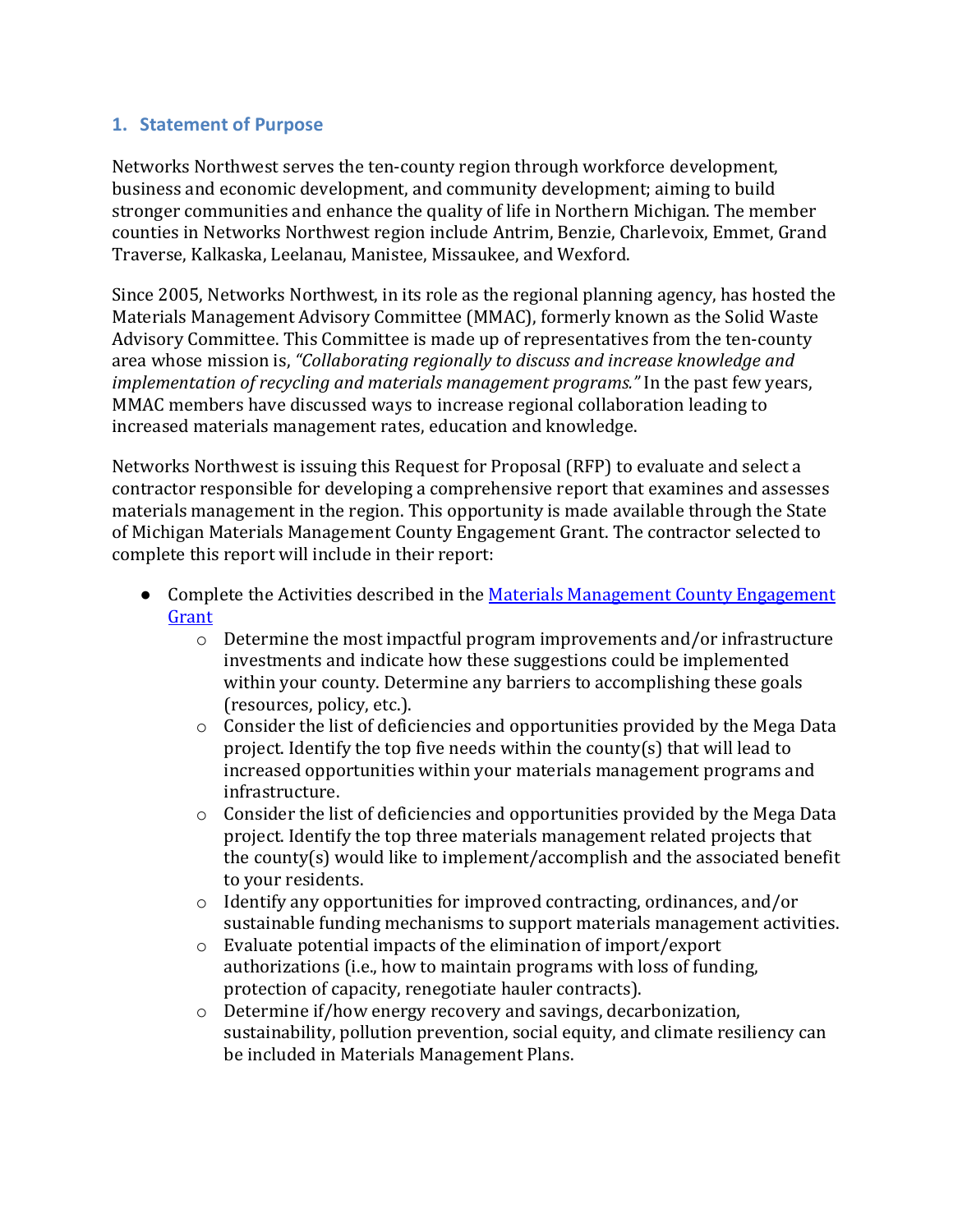- Identify current materials management gaps and challenges within the region
	- o With mention to specific materials and waste streams such as organics, plastics, glass, etc.
- Evaluating the feasibility of a regional Materials Management Plan
- Provide options for County's to update their respective Materials Management Plan
- Summarize and catalogue input gained from multiple public input sessions

throughout the region

o Networks Northwest staff will assist with setting up sessions

### **2. Deliverables and Key Dates**

The selected contractor will be expected to complete the above scope of work in a report format. The timeline for this work will be as follows:

| <b>Date</b>           | <b>Deliverable</b>                                                                                                |
|-----------------------|-------------------------------------------------------------------------------------------------------------------|
| 7/22/2022             | Proposal Selected                                                                                                 |
| 8/15/2022             | Outline of Proposed Final Report, Supporting Activities, and Detailed<br>Schedule Submitted to Networks Northwest |
| 8/15/2022/0<br>ngoing | Data Collection, Interviews, and Other Needed Components for Report<br>Development.                               |
| 2/1/2022              | Draft Report Submitted to Networks Northwest for Review                                                           |
| 2/15/2022             | Draft Report Returned to Contractor with notes for Review and Finalization                                        |
| 3/1/2022              | Final Report Submitted to Networks Northwest and EGLE                                                             |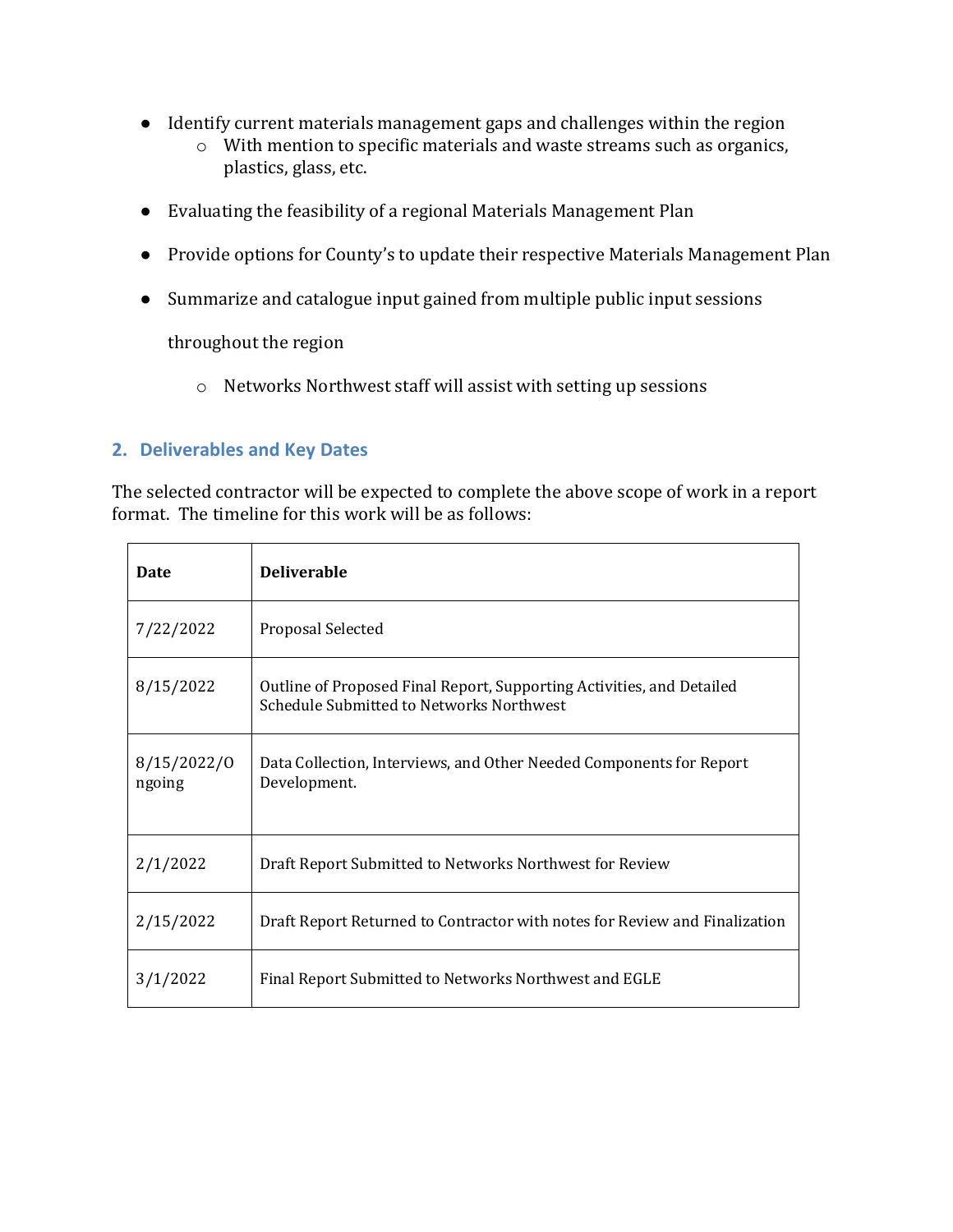### **3. Term of and Conditions of Contract**

The selected contractor will complete the above outline scope of work within the specified schedule and adhere to the terms and conditions set forth by Networks Northwest for an amount not to exceed one hundred and five thousand dollars (\$105,000).

Proposals submitted with an alternative scope, schedule, and/or estimated cost will be considered, but are not preferred.

#### **4. Payments**

Payment will be made by Networks Northwest. Funding for this project comes from the Michigan Department of Environment, Great Lakes, and Energy's Materials Management County Engagement grant. Schedule of payment negotiable.

#### **5. Requirements for Proposal Preparation**

The proposal shall be prepared as a PDF document, include the respondent's qualifications, a response as to how he/she would complete the proposed scope of work and within the schedule provided. All proposals shall be limited to no more than 12 pages.

Equal Opportunity Employer/Program Auxiliary aids and services are available upon request to individuals with disabilities. Michigan Relay Center callers use 711.

#### **6. Evaluation and Award Process**

Networks Northwest will review and evaluate all proposals. Preference will be given to respondents who are able to meet the preferred scope, cost, and timeline within the aforementioned budget. However, Networks Northwest reserves the right to consider all submitted responses based on their merit. Selection will be made using a scoring criteria.

#### **7. Selection Process Schedule**

| <b>Date</b> | <b>Deliverable</b>             |
|-------------|--------------------------------|
| 6/13/2022   | <b>RFP Released</b>            |
| 7/15/2022   | Responses to RFP Due by 5:00pm |
| 7/22/2022   | Proposal Selected              |